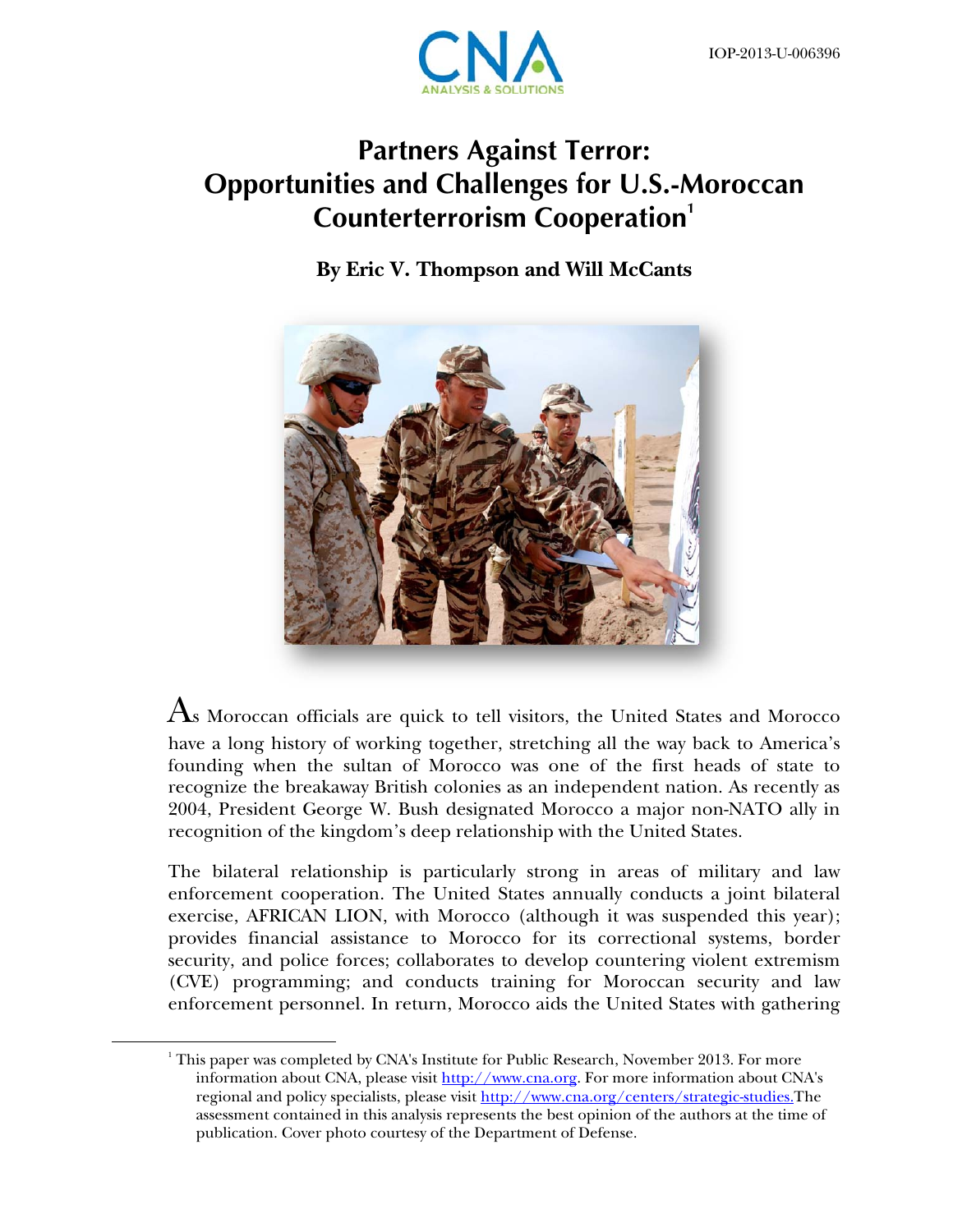

intelligence, interdicting contraband and criminals, and formulating responses to regional terrorist threats. One area of frequent cooperation between the two countries is counterterrorism (CT)—a collaboration that the U.S. State Department has characterized as "robust."<sup>2</sup> One of the most fruitful programs, according to one State Department official, has been Morocco's participation in the longstanding Antiterrorism Assistance Program. According to one observer, the Moroccan units that have received CT training under this program have become so proficient that they would be well-suited to becoming trainers for less proficient forces in other countries.<sup>3</sup> Morocco also cooperates with the United States in many multinational CT efforts, such as NATO's OPERATION ACTIVE ENDEAVOR in the Mediterranean and the Global Counterterrorism Forum.

Although the CT partnership between the United States and Morocco is strong, there is room for improvement. By examining Morocco's current CT priorities as represented by its actions inside and outside the country—and U.S. CT priorities in North Africa and the Sahel region, it becomes clear that the United States and Morocco can fruitfully increase collaboration in several areas. These include blunting the appeal of extremist ideologies, prison deradicalization, intelligence sharing, and, perhaps even one day, trilateral security cooperation with Algeria.<sup>4</sup> In this paper, we provide an overview of Morocco's approach to counterterrorism, its current partnership with the United States regarding counterterrorism, and opportunities for closer bilateral and multilateral cooperation for countering terrorist organizations and ideologies.

#### **Morocco's approach to counterterrorism**

Since 9/11, Morocco has had several terrorist attacks, most of which were perpetrated by jihadis. Its largest attack, the May 2003 Casablanca bombings that killed 33 people, was carried out by jihadis from a poor part of Casablanca. The attack targeted areas frequented by Moroccan Jews and Europeans. Subsequent attacks in 2007 and 2011 also targeted foreign interests and nationalities. According to Morocco's interior ministry, over the past 10 years, 113 terrorist cells have been dismantled and 1,250 suspects have been arrested in connection with  $266$  foiled terror plots. $^5$ 

Moroccan officials are careful to point out that they do not consider countering terrorism as just a security matter that solely requires a security response.<sup>8</sup>

1

<sup>2</sup> State Department, Office of the Coordinator for Counterterrorism, *Country Reports on Terrorism, Chapter 2: Middle East and North Africa,* State Department, May 30, 2013.

http://www.state.gov/j/ct/rls/crt/2012/209982.htm, accessed June 10, 2013.<br><sup>3</sup> Interview with senior State Department counterterrorism official, 14 November 2013.

 $^4$ Our analysis is informed by field research in the country, U.S. government assessments, and media

reports. 5 Mohamed Saadouni and Hassan Benmehdi, "Morocco looks to modernize counter-terror methods," *Magharebia.com*, May 19, 2013,

http://magharebia.com/en\_GB/articles/awi/features/2013/05/19/feature-01.

 $\delta$  Interview with the head of the CNDH, June 25, 2013.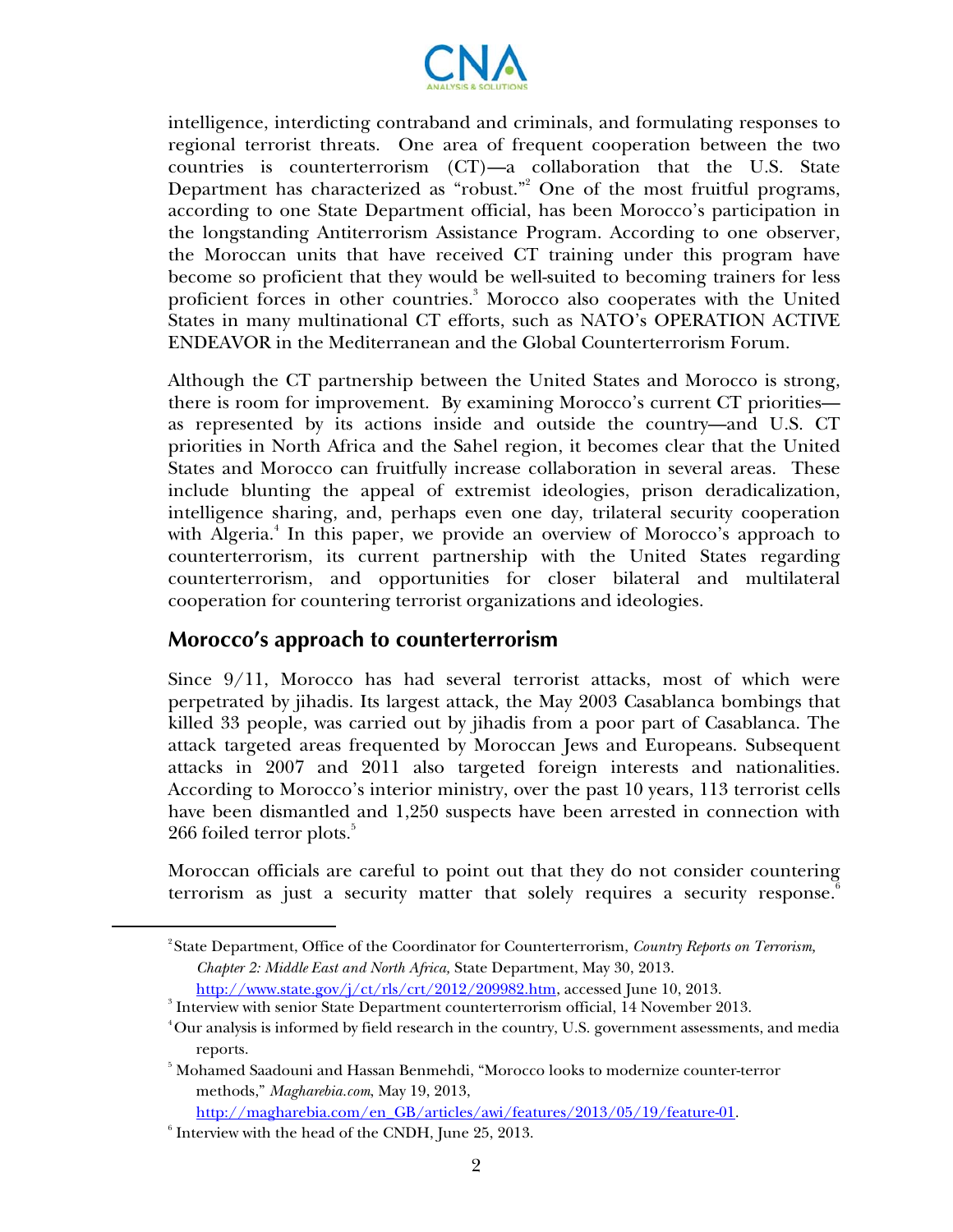

Morocco has a three-pronged approach to countering jihadi terrorism. First, it deals with jihadis primarily as a law enforcement matter, relying on its internal security services rather than its military to disrupt plots and capture perpetrators. Morocco also has a strong capability for domestic surveillance and intelligence gathering. Morocco's security services monitor both groups suspected of extremist activity in Morocco and similar groups in nearby countries. To this end, it works closely with United States and its regional and international partners to identify suspects entering Morocco and stop their transit. The U.S. Department of Justice (DoJ) has assisted the Moroccan police and security forces in expanding capabilities and capacities. For example, the DoJ's International Criminal Investigative Training Assistance Program has provided training and technical assistance to Morocco's Royal Gendarmerie Laboratory and the National Police Laboratory to facilitate their pursuit of international accreditation. Also, the DoJ and the FBI have trained Moroccan police and prosecutors on the use of online investigations and electronic evidence, under the Office of Overseas Prosecutorial Development, Assistance and Training (OPDAT), one of the DoJ's primary counterterrorism assistance mechanisms.<sup>7</sup>

Second, the Moroccan government has sought to alleviate what it believes to be the root causes of terrorism by using what one official called "soft power" in society. By providing healthcare and job training to the poor, expanding rural infrastructure, and improving the overall livelihood of Moroccans, the Moroccan government hopes to counter the appeal of extremist messages and ideologies, especially among the poor and disadvantaged. The Moroccan government considers U.S. development assistance to be supportive of that effort. An example of this assistance is the Millennium Challenge Compact for Morocco, which includes investment in expansion of fruit tree agriculture (including olives, nuts, and dates); support for small-scale fisheries and fish markets; enhancement of the artisanal sector in the city of Fes; and training for small-scale businesses across all these sectors, with an emphasis on training (including literacy training) for women and youth.<sup>8</sup> The Moroccan government also considers political reforms and increased attention to human rights issues as additional components of its efforts to combat the root causes of terrorism.

Third, the Moroccan government seeks to counter the jihadi ideology inside the country by reinforcing the influence of Morocco's traditional school of Maliki Islamic law. It does this by upgrading places of worship, closing unregulated mosques, rehabilitating those who have been convicted of a terror-related crime, promoting Moroccan religious values on television and radio, and modernizing

 $\overline{a}$ 

<sup>&</sup>lt;sup>7</sup> The United States Department of Justice, Office of Overseas Prosecutorial Development, Assistance and Training, "Across the

Board," http://www.justice.gov/criminal/opdat/achieve/across-board.html, accessed August 2, 2013.

U.S. Department of State, Bureau of Near Eastern Affairs, "U.S. Relations with Morocco," http://www.state.gov/r/pa/ei/bgn/5431.htm, accessed August 2, 2013.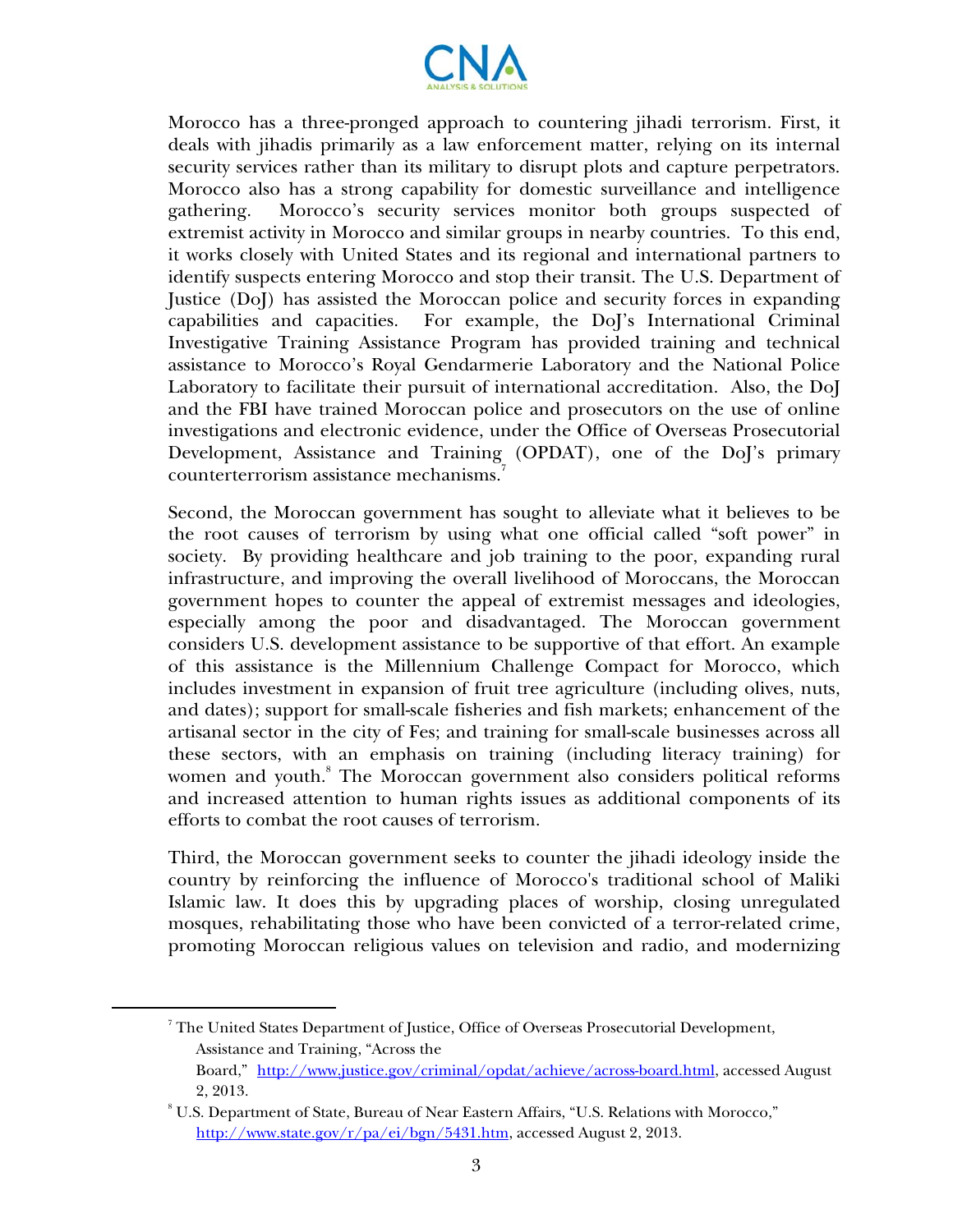

the teaching of Islam.<sup>9</sup> To that end, the Ministry of Endowments and Islamic Affairs has developed a curriculum for Morocco's imams for countering violent extremism and advancing tolerance. To counter radicalization of Moroccans abroad, the kingdom established the Moroccan Council of Ulama for Europe and the Minister Delegate for Moroccans Living Abroad to promote religious moderation among Moroccan expats in Europe. The king plays a direct and personal role in this effort as the "commander of the faithful" in Morocco. As such, he has the authority to issue official fatwas (rulings on points of Islamic law) for Morocco's Muslims.<sup>10</sup> The king has also started an Islamic satellite channel, al-Sadisa, which advocates Islamic ideals of tolerance, taking direct aim at jihadist clerics and their media. While individual jihadis in Morocco may not recognize the king's authority as commander of the faithful, the vast majority of Moroccans do, enabling the state to directly contest and overrule jihadi edicts in the eyes of most Moroccans.

# **Collaboration on counterterrorism**

 $\overline{a}$ 

In 2010, Morocco developed an action plan in collaboration with the Middle East and North Africa Financial Action Task Force (FATF) to counter terrorist financing. The provisions of Morocco's plan include extending judicial authority to prosecute money-laundering crimes committed within the country and abroad and expanding the list of people and organizations obliged to report on suspicious financial activities. In 2011, the FATF urged Morocco to criminalize terrorist financing in line with international standards. In February of this year, the Moroccan Parliament adopted a draft law which makes the financing of terrorism a criminal offence. $^{\rm 11}$ 

Morocco also has important bilateral counterterrorism partnerships with African and European nations. It is a member of the Mediterranean 5+5 Defense initiative, developed in 2004 with the goal of increasing security cooperation in the Western Mediterranean. In addition, Morocco has conducted exercises with U.S. and European partners in North Africa as part of PHOENIX EXPRESS. That said, Morocco's relations with its most significant neighbor, Algeria, are extremely limited.

To augment Morocco's counterterrorism efforts, the United States provides a variety of assistance. The State Department's Bureau of Narcotics and Law Enforcement funds a program to improve overall management of Morocco's corrections system, which is aimed at alleviating recruitment to extremist ideology

<sup>9</sup> Alexis Arieff, *Morocco: Current Issues,* Report for Congressional Research Services, June 2012,

RS21579, p. 6.<br><sup>10</sup> "Morocco's High Council of Ulemas's Death Sentence Fatwa on Apostates Sparks Controversy," *Morocco News Tribune*, April 19, 2013, http://morocconewstribune.com/moroccos-high-council-

of-ulemass-death-sentence-fatwa-on-apostates-sparks-controversy/, accessed August 6, 2013. 11 Siham Ali, "Morocco toughens terrorism financing laws," Magharebia, 28 February 2013, http://magharebia.com/en\_gb/articles/awi/features/2013/02/28/feature-02, accessed August 3, 2013.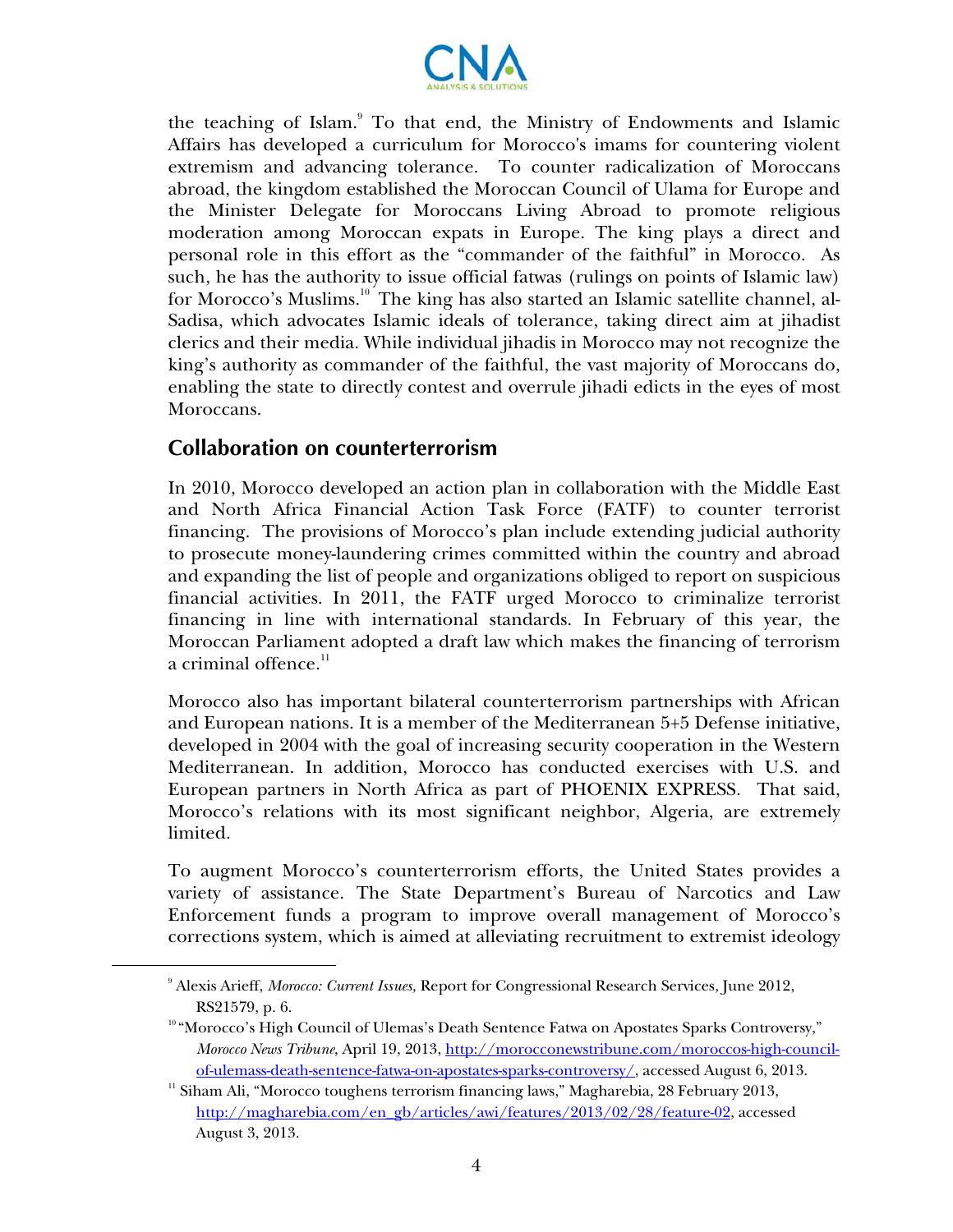

among Morocco's prison population. Morocco also receives assistance with border security and police training. In the September 2012 Bilateral Strategic Dialogue, launched one day after the attacks on the U.S. consulate in Benghazi, Secretary Clinton and Moroccan Foreign Minister Saad-Eddine Al-Othmani signed a memorandum of understanding that spells out "broadly defined spheres for cooperation, including political, security, economic, and education and cultural affairs." On security matters, the United States and Morocco pledged to continue cooperating "to bolster democratic criminal justice institutions and to counter the threat of violent extremism in Morocco and in the region."<sup>12</sup> Both sides decided they would work together to craft cooperative CVE programming. Both sides also determined that the United States should continue to "implement training programs and to provide equipment relating to border and port security and customs controls" and continue "close cooperation" in the Global Counterterrorism Forum (GCTF), an international multilateral body of which Morocco is a founding member. $^{13}$ 

### **Challenges to deeper cooperation**

Despite Morocco's success in interdicting terrorists and working with its partners, it has been criticized for human rights abuses. Some of this criticism has come from the United Nations. In September 2012, the UN special rapporteur on torture said that the practice is most frequently linked to perceived threats to national security, including terrorism.<sup>14</sup> The U.S. State Department has also been critical of Moroccan human rights practices. Its 2012 report on Morocco cited "widespread disregard for rule of law by security forces."<sup>15</sup>

In response to such criticisms and to popular demonstrations against the Moroccan government, King Mohammed VI established the National Council of Human Rights (CNDH) to report on and investigate abuses. According to the organization's leader, the council is able to visit prisons and detention centers, and publishes a yearly report on human rights. Members of the council are a mix of experts and prominent human rights activists, some of whom are appointed by the parliament.<sup>16</sup> The council has reported on the "abusive use of administrative" transfer as a disciplinary measure" for Salafi jihadi detainees.<sup>17</sup> The head of the

 $\overline{a}$ 

<sup>&</sup>lt;sup>12</sup> Morocco Tomorrow, "Joint Statement USA—Morocco Strategic Dialogue First Session," http://www.moroccotomorrow.org/remarks-at-the-opening-plenary-of-the-u-s-moroccostrategic-dialogue-2/, accessed August 6, 2013.<br><sup>13</sup> Ibid.

<sup>14</sup> UNHR, *Morocco: "Culture of human rights emerging, but more needed to eradicate torture" – UN Special* 

*Rapporteur,* September 22, 2012. 15 U.S. Department of State, Bureau of Human Rights, Democracy and Labor, *Country Reports on Human Rights Practices for 2012: Morocco,*

http://www.state.gov/j/drl/rls/hrrpt/humanrightsreport/index.htm?year=2012&dlid=204376

<sup>%,</sup> accessed June 10, 2013. 16 Interview with the head of the CNDH, June 25, 2013.

<sup>17</sup> U.S. Department of State, Bureau of Human Rights, Democracy and Labor, *Country Reports on Human Rights Practices for 2012: Morocco,*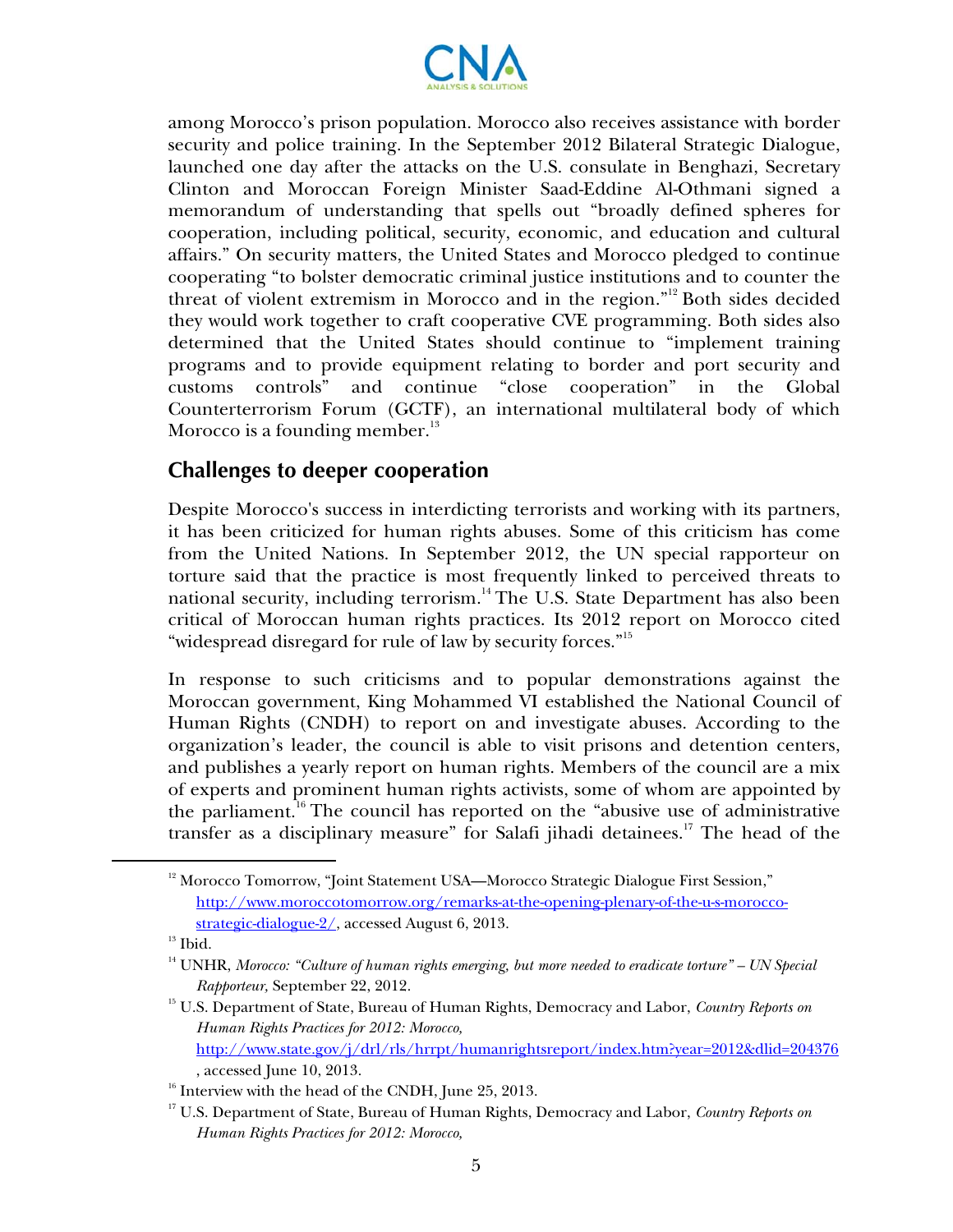

council also noted in an interview that there is no effective prison deradicalization program for Salafi jihadis,<sup>18</sup> although the head of Morocco's Ulama Council observed that the government had recently began to allow scholars into prisons to engage with jihadis. $^{19}$ 

The overriding concern of the council—and, indeed, of the Moroccan government writ large—is to prevent outside interference regarding the status of the Western Sahara, which Morocco claims as its own. Moroccan officials do not want any outside entity to take actions or make statements that might jeopardize Morocco's claim to the territory or empower counter-claimants. Thus, in response to a recent effort by the State Department to establish an independent UN monitor for human rights in the contested region, the head of the CNDH claimed that his organization's oversight of human rights abuses in the Western Sahara was sufficient to meet U.S. concerns.<sup>20</sup> Demonstrating how seriously it takes perceived outside interference in the region, in April 2013 the Moroccan government canceled the bilateral U.S.-Moroccan military exercise, AFRICAN LION, in response to the U.S. State Department raising the issue of human rights monitoring in the Western Sahara. While the U.S. government was deeply disappointed by the cancellation of the exercise, the United States subsequently attenuated its effort to establish an independent UN human rights monitor for the Western Sahara.

The concern with Western Sahara also colors Moroccan perceptions of the regional security threat from jihadis and impacts its relationships with other regional countries. Senior officials in the Ministry of Defense recently expressed concern that the Western Sahara was being used as a staging ground by jihadis in the region.<sup>21</sup> A Moroccan intelligence analyst expressed a similar concern, but it is difficult to find analysts outside of Morocco who share this view.<sup>22</sup> Morocco's ability to deal with the jihadi threat emanating from other nearby areas, such as the Sahel, is limited by its disagreement with other North African nations—in particular, Algeria—over the status of the Western Sahara. Moroccan officials expressed frustration at their inability to coordinate more closely with Algeria on security issues that affect them both, particularly with regard to the threat from jihadis.23 The Algerian government considers the presence of Moroccan forces in

http://www.state.gov/j/drl/rls/hrrpt/humanrightsreport/index.htm?year=2012&dlid=204376

1

 $\frac{18 \text{ m} \times 1000 \text{ m}}{18 \text{ Int} \times 1000 \text{ m}}$  Interview with the head of the CNDH, June 25, 2013.

 $19$  Interview with the head of the Ulama Council, June 26, 2013.

 $20$  Interview with the head of the CNDH, June 25, 2013.

<sup>&</sup>lt;sup>21</sup> Interview with senior Ministry of Defense officials, June 25, 2013.<br><sup>22</sup> Interview with Moroccan analyst, June 25, 2013.

<sup>&</sup>lt;sup>23</sup> Interview with senior Ministry of Defense officials, June 25, 2013; interview with deputy minister of foreign affairs, June 25, 2013.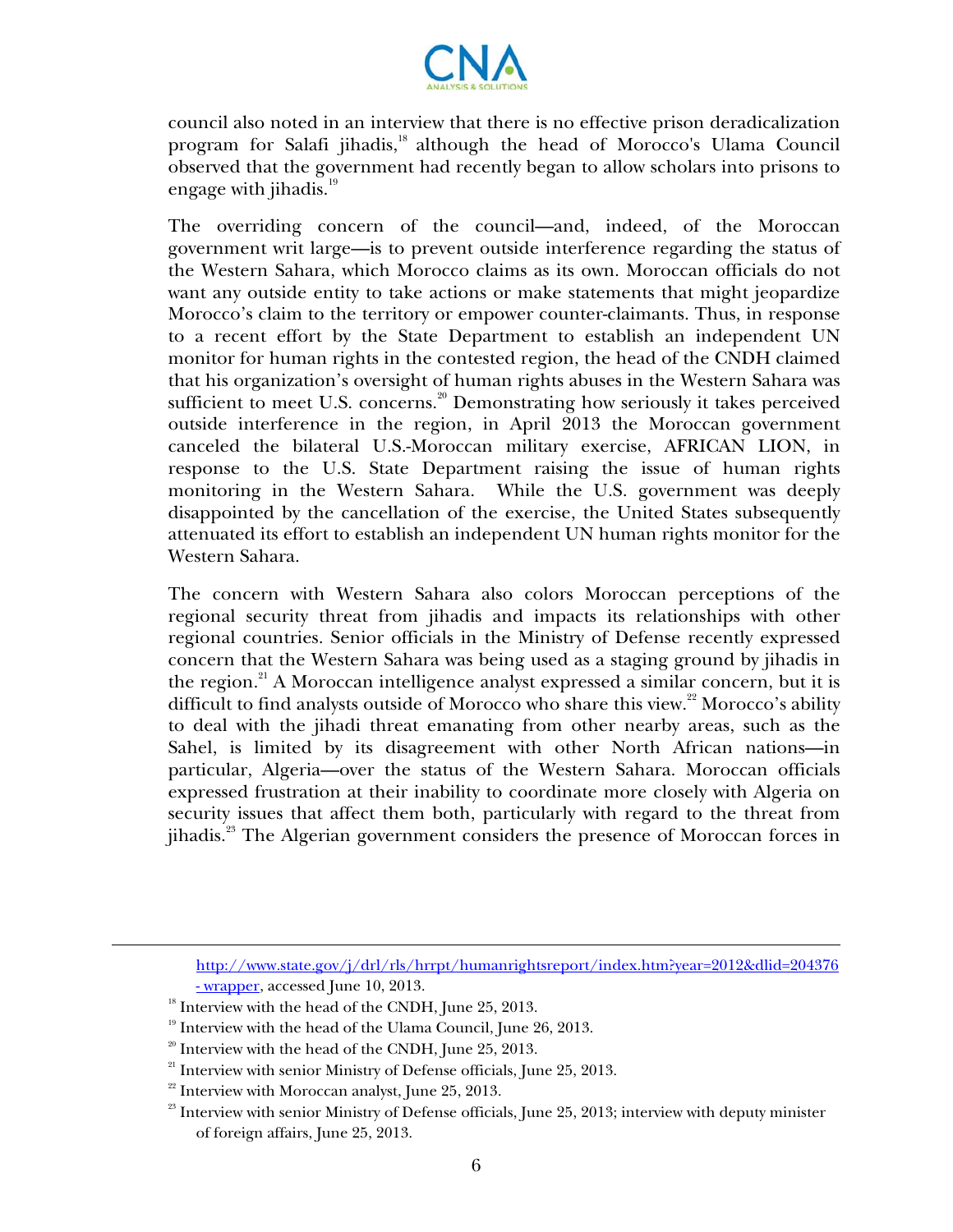

Western Sahara to be an illegal occupation $24$  and is resistant to engaging in significant cooperation with Rabat as a result.

Partly because of the lack of potential for coordinated action between the North African countries in the face of threats to the stability of the region, Morocco welcomed France's intervention in Mali in early 2013, although Moroccan officials expressed a desire that the United States not leave Mali to the French alone. The deputy minister of foreign affairs, for example, asserted that the United States needs to stay involved in order to stabilize the country.<sup>25</sup> Moroccan security officials remain very concerned that undergoverned space in Mali, Libya, and elsewhere in the Maghreb and Sahel may pose a long-term threat to Moroccan security if jihadis use these regions to build networks, infiltrate local communities, and launch future attacks into neighboring countries.

#### **Assessing progress**

 $\overline{a}$ 

Morocco's government believes it is having some success with its "soft power" approach to countering domestic jihadi radicalization, but Moroccan officials continue to worry about Moroccan citizens being radicalized. The deputy minister of foreign affairs was particularly troubled by the prospect of Moroccans being radicalized in Europe and stirring up trouble in their home country.<sup>26</sup> One Moroccan official noted, "No one controls the religious domain in Europe, and this is where radicalization takes place, in small mosques beyond anyone's control."<sup>27</sup> Even so, senior defense officials are also worried about the hundreds of Moroccan citizens who have gone to fight in Syria, at least 60 of whom were released from Moroccan prisons (which again speaks to Morocco's need for a more effective deradicalization program in prison).<sup>28</sup> One Moroccan analyst noted that that several Moroccans are also fighting in northern Mali.<sup>29</sup>

Moroccan officials we spoke with expressed satisfaction with Morocco's counterterrorism cooperation with the United States and believed that the Strategic Dialogue framework is the best way to address mutual concerns (the Strategic Dialogue is an annual, high-level diplomatic discussion between Morocco and the United States on several issues of mutual concern).<sup>30</sup> Morocco sees its greatest CT assets as its intelligence networks in North Africa, its ability to build

<sup>&</sup>lt;sup>24</sup> Letter from the Permanent Representative of Algeria to the United Nations H.E Abdallah BAALI addressed to the President of the Security Council, New York 18 July 2002, available at http://www.algeria-un.org/default.asp?doc=57, accessed November 13, 2013.<br><sup>25</sup> Interview with deputy minister of foreign affairs, June 25, 2013.<br><sup>26</sup> Interview with deputy minister of foreign affairs, June 25, 2013.<br><sup>27</sup>

<sup>&</sup>lt;sup>30</sup> Interview with senior Ministry of Defense officials, June 25, 2013; interview with deputy minister of foreign affairs, June 25, 2013.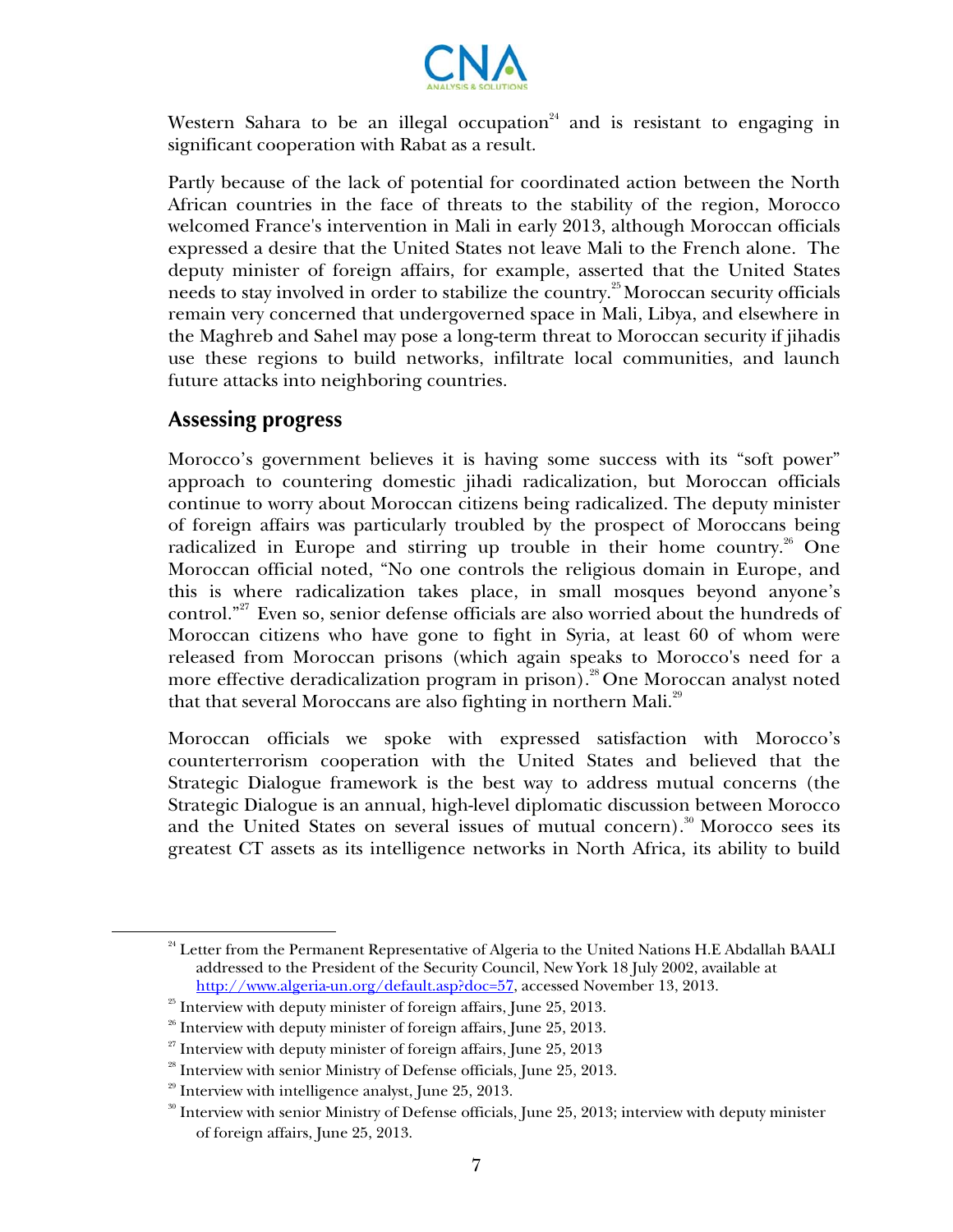

civil society institutions, and its business connections throughout the region.<sup>31</sup> This perception was also held by U.S. officials we interviewed in Morocco. The same officials, however, worried that Moroccan sensitivities surrounding the Western Sahara would harm future coordinated counterterrorism activity with the United States and its other partners in the region. The primary U.S. strategy of empowering its local partners to deal with the jihadi threat to the region can easily be disrupted or diluted by diplomatic rows over such matters.

# **Opportunities for closer cooperation**

Looking ahead, there are a number of ways in which the United States and Morocco can expand their cooperation on counterterrorism. There is a broad set of diplomatic and security issues in the region that, if addressed effectively, can serve to mitigate the terrorist threat to both Morocco and the United States and enable broader regional cooperation on security issues. One such issue is expanding governance in Libya. While the United States has been somewhat "gun shy" of expanding engagement with the Libyan government following the Benghazi attack, the growing role of jihadis in Libyan politics and the continued safe haven for jihadis in such places as Derna gives Al Qaeda affiliates, such as Al Qaeda in the Maghreb (AQIM), a fertile ground for planning and launching attacks in the region and beyond. The flow of fighters to and from Libya also poses a persistent threat to Morocco and its neighbors. The United States and Morocco can collaboratively address issues of Libyan security and stability by coordinating diplomatic initiatives in such multilateral fora as the NATO Mediterranean Dialogue, the 5+5 initiative, the UN, and FATF. Bilaterally, the annual Strategic Dialogue provides an enduring framework for Washington and Rabat to cooperatively resolve regional issues.

Another diplomatic area where the United States may find an opportunity to expand CT cooperation with Morocco is in renewing its efforts to help resolve the status of the Western Sahara. As demonstrated by this year's cancellation of the AFRICAN LION exercise, the Western Sahara issue can be a "third rail" in U.S.- Moroccan relations; however, if an eventual peaceful and enduring resolution of this conflict can be found, Morocco will be able to redirect significant portions of its intelligence and security budget to other matters—including CT efforts—and will be in a position to begin to cooperate more effectively with its North African and Sahel neighbors on a range of security and border issues.

In terms of specific areas of potential expanded bilateral CT cooperation between the United States and Morocco, the latter's most urgent need at the moment is an improved deradicalization program. The United States now has a lot of experience in helping other countries develop effective prison deradicalization programs, which it can draw on to assist Morocco in designing its own program. The United States has also organized the collection of good deradicalization practices in

 $\overline{a}$ 

<sup>&</sup>lt;sup>31</sup> Interview with deputy minister of foreign affairs, June 25, 2013; interview with Moroccan businessmen, June 26, 2013.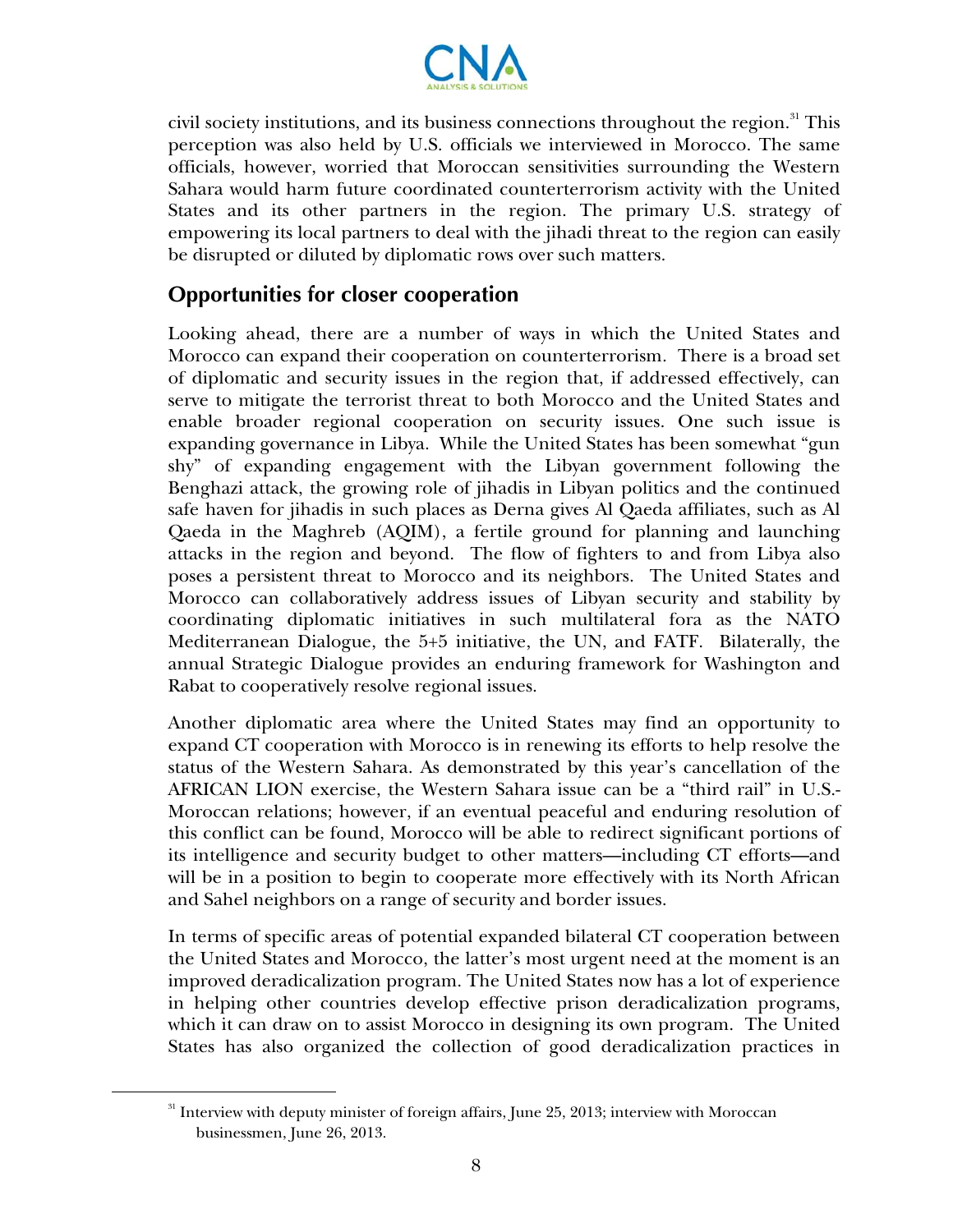

countries ranging from Saudi Arabia, to Malaysia and Thailand, and can help facilitate a dialogue between Moroccan officials and key government and nongovernment experts in these states.

The cyber domain is an area of prospective counterterrorism collaboration between the United States and Morocco. The U.S. sees the cyber domain as an important component of its countering violent extremism efforts, and Morocco has expressed interest in expanding bilateral cyber cooperation. Cyber collaboration entails a host of complexities regarding technology transfer, privacy concerns, third party data sharing, counterterrorism versus law enforcement data, and further complications, so it would be worthwhile for the United States and Morocco to begin a discussion of the broader framework for cyber cooperation sooner rather than later. In the absence of a shared framework, disjointed or informal efforts to expand cyber cooperation will likely founder on these complexities.

Countering terrorism in the maritime environment is another area of potential bilateral cooperation. While the presence of terrorist threats in the maritime environment is open to debate, the Moroccan government has expressed its interest in contributing to collective counterterrorism efforts in the Straits of Gibraltar, such as its commitment to support OPERATION ACTIVE ENDEAVOR. However, Morocco has limited experience in this area. The U.S. Navy and Coast Guard have vast experience in maritime counterterrorism, developed in coalition environments in the Arabian Gulf, Gulf of Aden, and North Arabian Sea, that could be shared with Morocco. Moroccans could benefit from increased cooperation with the United States in terms of skills and capabilities required for maritime CT operations—for example, maritime infrastructure protection, tracking and monitoring of illicit shipping, boarding and search operations, and maritime law enforcement. These same skills and capabilities have utility beyond the CT mission and can contribute to broader maritime security in the region.

Morocco would also benefit from increased intelligence sharing with regard to its citizens being radicalized abroad, particularly in Europe and in war zones such as Syria. The United States and its European partners are watching the situation in Syria very closely, and, given their experience tracking the flow of foreign fighters into both Iraq and Afghanistan, it is highly likely that United States and European intelligence services are monitoring similar flows to Syria. While Morocco has capabilities to monitor and combat radicalization at home, it has limited ability to monitor Moroccan fighters traveling abroad. In return for U.S. assistance in this area, Morocco could increase the availability of its intelligence reporting on jihadi threats in North Africa and the Sahel to the United States. For several reasons the continued instability in Mali, the prospect for U.S. forces to provide some support to the UN mission in Mali, the AQIM and other jihadi threats to U.S. embassies and U.S. citizens throughout the Sahel, and the presence of U.S. forces on the ground in such countries as Niger — the United States is keenly interested in jihadi, criminal, tribal, and other networks in the region that may enable attacks on Americans. Moroccan intelligence services have a deep understanding of these